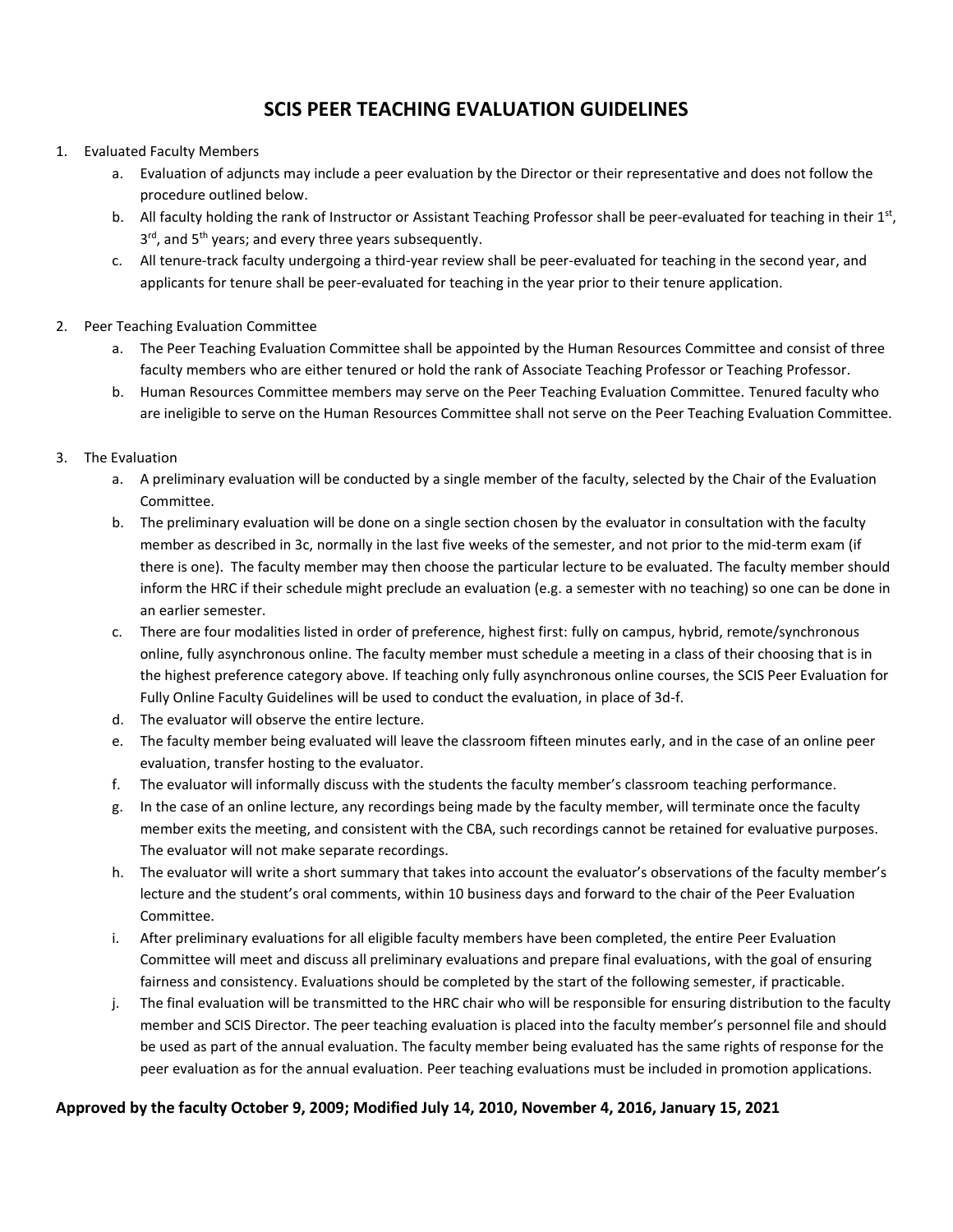### **SCIS PEER TEACHING EVALUATION FOR FULLY ONLINE FACULTY GUIDELINES**

- 1. These guidelines apply for faculty members subject to the SCIS Peer Teaching Evaluation Guidelines who are teaching only fully asynchronous online courses. They are to be followed sequentially until a matching case is found.
	- a. If the evaluation is scheduled for the fall semester, and the faculty member is scheduled to teach a course that is not fully asynchronous online in the spring semester, and if the evaluation can be deferred to the spring (e.g. it is not needed for a third-year review), then the evaluation should be deferred to the spring (so that a course that meets with students may be used).
	- b. If the faculty member's online course has synchronous meetings scheduled (e.g. for review sessions, etc.), the faculty member may elect to apply the SCIS Peer Teaching Evaluation Guidelines to that course as if it were a remote course.
	- c. If the faculty member's online course uses lecture recordings made by the faculty member, the faculty member may elect to have the recordings (either one long or a group of short recordings) reviewed, in accordance with Section 2 below.
	- d. Otherwise, the faculty member will be evaluated outside of the course, by submitting a recorded lecture on any topic of their choosing prepared in the current semester, in accordance with Section 2 below.
- 2. Faculty Members Evaluated by Recorded Lecture
	- a. Recordings will not be retained after completion of the final evaluation.
	- b. Student feedback will be obtained via an online survey.
	- c. Section 3h of the Peer Teaching Evaluation Guidelines will be replaced as follows: The evaluator will write a short summary that takes into account the evaluator's observations of the faculty member's lecture and the student's survey comments, within 10 business days and forward to the chair of the Peer Evaluation Committee. Sections 3i and 3j apply.